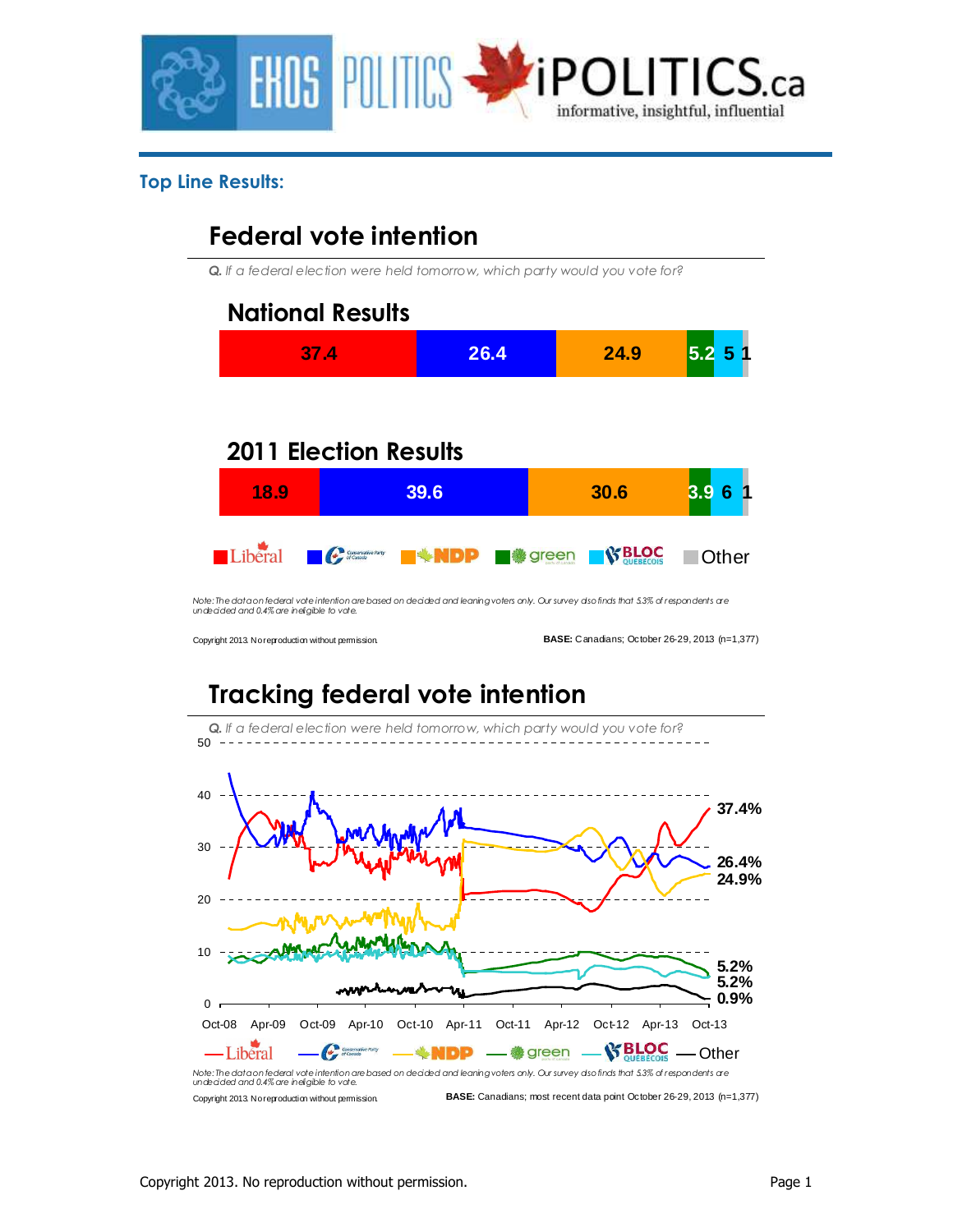

### **Detailed Tables:**

#### **National Federal Vote Intention (decided and leaning voters only)**

**Q. If a federal election were held tomorrow, which party would you vote for? [If undecided] Even if you do not have a firm idea, are you leaning towards a party? [If yes] As it stands, towards which party are you leaning?** 

|                         | Liberal |       | Communication of MDP | green | <b>SS BLOC</b> | Other | Sample<br>Size | Margin<br>of Error<br>$(+/-)$ |
|-------------------------|---------|-------|----------------------|-------|----------------|-------|----------------|-------------------------------|
| <b>NATIONALLY</b>       | 37.4%   | 26.4% | 24.9%                | 5.2%  | 5.2%           | 0.9%  | 1228           | 2.8                           |
| <b>REGION</b>           |         |       |                      |       |                |       |                |                               |
| <b>British Columbia</b> | 33.2%   | 28.4% | 28.3%                | 8.6%  | 0.0%           | 1.4%  | 216            | 6.7                           |
| Alberta                 | 30.9%   | 47.8% | 14.0%                | 6.1%  | 0.0%           | 1.2%  | 119            | 9.0                           |
| Saskatchewan            | 32.0%   | 48.7% | 15.4%                | 0.0%  | 0.0%           | 3.9%  | 26             | 19.2                          |
| Manitoba                | 34.7%   | 22.5% | 35.5%                | 7.3%  | 0.0%           | 0.0%  | 54             | 13.3                          |
| Ontario                 | 43.4%   | 28.8% | 22.3%                | 4.7%  | 0.0%           | 0.8%  | 516            | 4.3                           |
| Quebec                  | 27.7%   | 12.2% | 33.6%                | 3.9%  | 22.6%          | 0.0%  | 216            | 6.7                           |
| Atlantic Canada         | 57.2%   | 17.2% | 18.9%                | 5.0%  | 0.0%           | 1.7%  | 81             | 10.9                          |
| <b>GENDER</b>           |         |       |                      |       |                |       |                |                               |
| Male                    | 38.2%   | 29.5% | 22.8%                | 3.9%  | 4.4%           | 1.1%  | 681            | 3.8                           |
| Female                  | 36.6%   | 23.1% | 27.1%                | 6.6%  | 6.0%           | 0.6%  | 547            | 4.2                           |
| <b>AGE</b>              |         |       |                      |       |                |       |                |                               |
| $35$                    | 33.9%   | 18.4% | 33.9%                | 8.2%  | 5.3%           | 0.4%  | 239            | 6.3                           |
| 35-44                   | 41.2%   | 22.0% | 25.2%                | 4.2%  | 6.1%           | 1.4%  | 149            | 8.0                           |
| 45-54                   | 38.9%   | 27.8% | 19.2%                | 5.2%  | 7.3%           | 1.5%  | 205            | 6.8                           |
| 55-64                   | 37.7%   | 30.4% | 22.3%                | 4.7%  | 4.6%           | 0.3%  | 273            | 5.9                           |
| $65+$                   | 41.0%   | 31.6% | 20.7%                | 2.5%  | 3.2%           | 1.1%  | 316            | 5.5                           |
| <b>EDUCATION</b>        |         |       |                      |       |                |       |                |                               |
| High school or less     | 28.4%   | 36.3% | 23.8%                | 5.5%  | 4.8%           | 1.2%  | 122            | 8.9                           |
| College or CEGEP        | 28.8%   | 37.1% | 21.8%                | 4.6%  | 5.8%           | 1.8%  | 296            | 5.7                           |
| University or higher    | 42.1%   | 21.0% | 26.0%                | 5.4%  | 5.0%           | 0.4%  | 805            | 3.5                           |